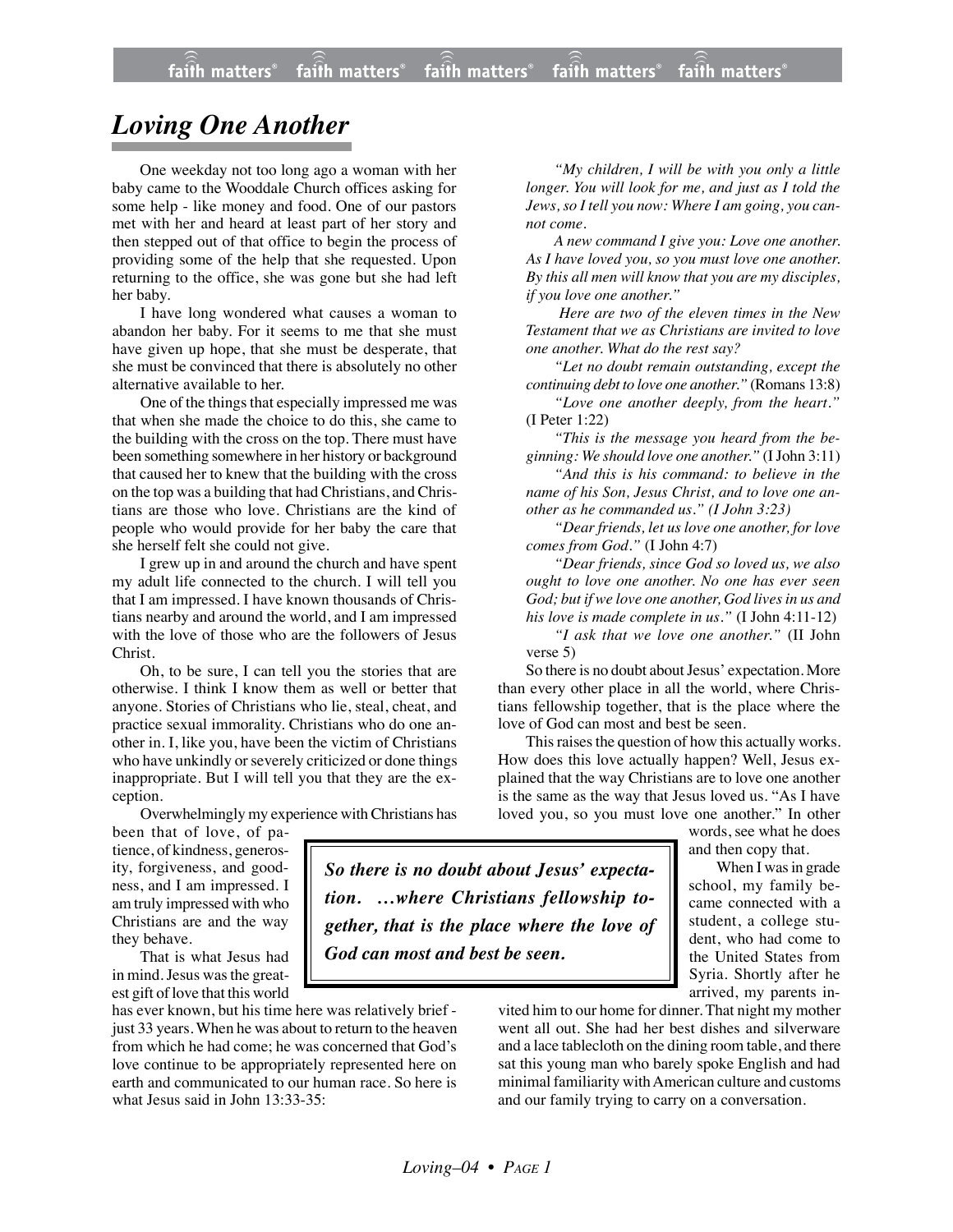Toward the end of the meal we were served a large cake, slices of it, that had thick, thick icing on top. My older brothers did something - I take no responsibility for my older brothers or for anything actually that they have ever done - but with the skill of a surgeon they took their knives and sliced between the top of the cake and the bottom of the icing with the intent of eating the icing last – the final taste on the palate. They sliced through carefully with the fork, holding the top of the icing, and moved it over to the side of the plate so that it could be eaten separately. Now that takes skill, and that is actually an acquired skill to be able to do that. Meanwhile, our Syrian guest watched this, took his knife and sliced very carefully all — he's trying to take this mushy icing and put it over on the side because he was doing what he saw done.

That is what Jesus asks us to do. Look at him, see how he loves, and then do the same thing. He wants us to love the way he loves. He loves us even when we hate him. He is generous to us even when we are greedy. He forgives us when we absolutely do not deserve to be forgiven. He is kind to us when we do not have any kindness coming.

I will tell you, I have watched the way Jesus has operated in the lives of a lot of people; but, of course, most significantly in my own life. What I have seen astounds me. The way he calms my heart when I am scared. The way he takes care of me in issues of health, shelter, money, and clothing. The way he provides for my family. The way he forgives me when I commit a sin and then ask for his forgiveness and then commit the sin again and ask for forgiveness and keep doing it until I am embarrassed – I'm embarrassed to even talk to him about it one more time. He confronts me when I am wrong. He is always there for me. He is never harsh. He is never unkind. He is never vindictive. Even when I treat him poorly, he treats me wonderfully. I am loved and I know it. I know that I am loved and so do you.

If you are a Christian, I cannot imagine that you could help but know that. That Jesus wonderfully, wonderfully loves you. So hear what Jesus says to us, "Love one another. As I have loved you, so love one another."

As you can look around at other Christians, do not ask, "How would Jesus love her?" Do not ask, "How would Jesus love him?" Ask, "How has Jesus loved me?" The way Jesus has loved you is the way to love one another. Not that we love like crazy. It is that we love like Jesus.

There is another important way for us to love one another and that is to do it for Jesus' sake. He said, "By this all men will know that you are my disciples, if you love one another." In other words, his reputation is dependent upon the way we treat each other. His reputation depends upon our love of each other.

I heard recently about a series of questions that was asked of the son of the United States Ambassador inquiring about his father's views and opinions about American politics and particularly on American foreign policy. This son repeatedly said that he did not know until the questioner decided that he was being antagonistic, that he was being evasive, and so confronted him about that. He said, "You actually know, but you will not tell."

The son said, "No, I actually do not know. For understand that my father sits in the Embassy as an Ambassador of the United States of America and specifically as a representative of the President of the United States. It is not his position to express his opinions. It is his position to represent his country and his president."

In II Corinthians 5:20 we as Christians are described as ambassadors of Jesus Christ. We are Christians. We belong to the Christ, and as Christians, we represent him.

For a number of years I carried a credit card that had embossed on the front 'Wooddale Church.' One time I was in a restaurant entertaining a missionary at lunch and at the end of the meal the check came. I put the credit card with the check and the server came a few minutes later and said, "Thank you, Mr. Church. I hope you enjoyed your meal." So, if you want to know who I am, I am Woody – Woody Church. Whenever I used that credit card, I sought always to be very generous with the tip whether the service was good or not. Actually, the tip had nothing to do with the service. I wanted to be the best tipper of the day because I figured there would be times when there would be a server who would see the Wooddale Church, would see the amount of the tip, and a connection would be made. So the reputation of Wooddale was dependent on the amount that I wrote on the gratuity line.

It's actually been years since I've carried a credit card that has Wooddale Church embossed upon it, but I have concluded that I still need to be very generous with that tip because more than being a representative of Wooddale, I am a representative of Jesus Christ. There may be a server who sees me bow my head and pray before a meal, who walks by and hears Jesus Christ's name mentioned in conversation, and the reputation of Jesus is dependent upon me – upon my generosity, upon the way I behave, upon what I do. Everything I say and do reflects on Jesus.

In the same way, even if there is another Christian who you do not particularly like, you love that Christian for Jesus' sake. Even if there is a Christian businessperson that has ripped you off and mistreated you, and it can be proved that it is unfair, you love that person. Love that person for Jesus' reputation. Even if there is someone in the context of the church that has done things terribly inappropriate, be loving toward that person in order to make Jesus look good.

We all tend to be very protective of our own names and reputations. We are careful how we spin stories to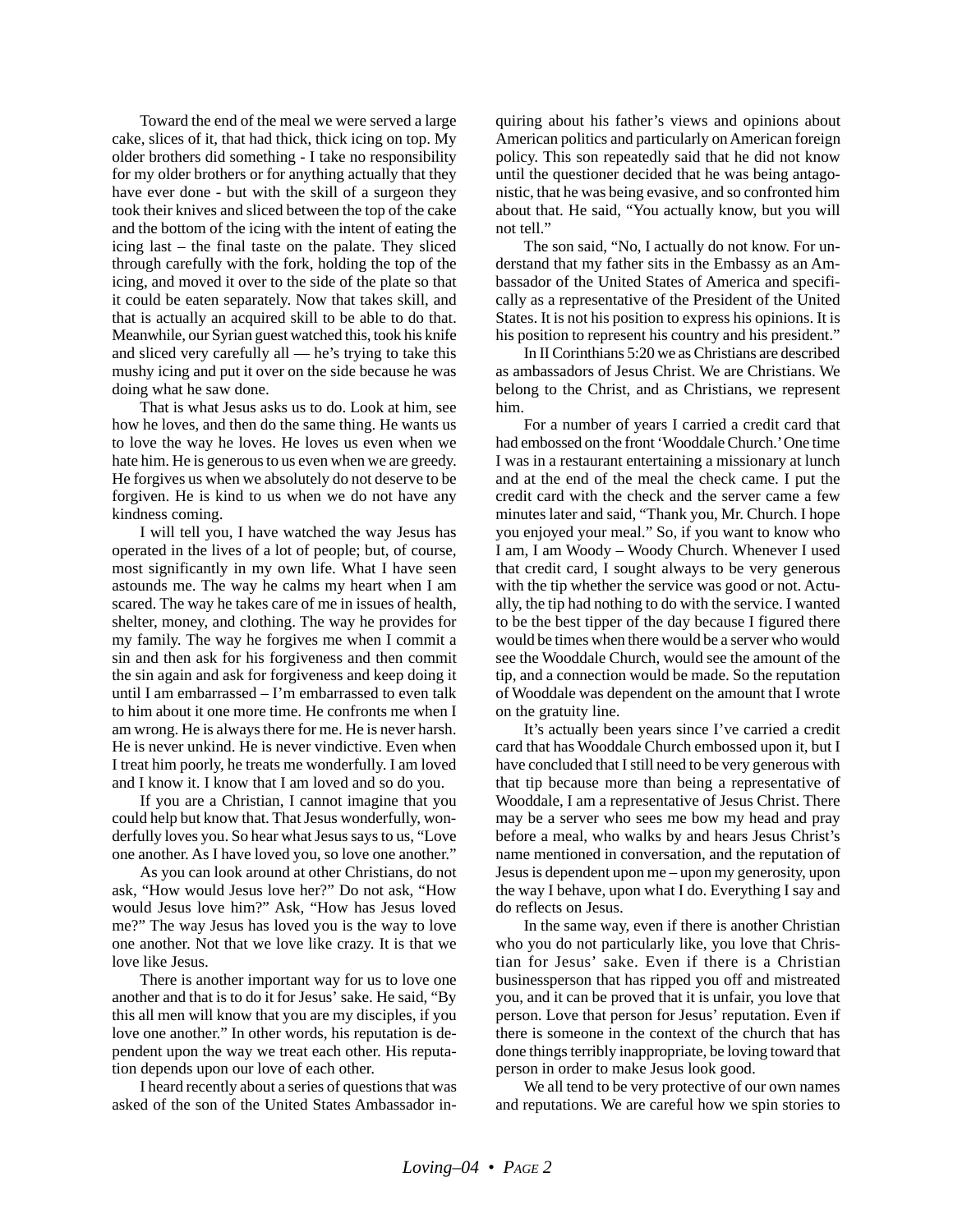make ourselves look good, but let us be even more protective of the reputation of Jesus who said, "By this everyone is going to know that you are my disciples, if you love one another." In fact, I will tell you that it is not just proving something to God by the way we love one another, and it is not just proving something to the world by the way we love one another, it is actually showing something to ourselves.

Often I hear people say, "You know, I think I'm a Christian. One time I prayed a prayer to accept Jesus as my Savior and Lord. I think I am a Christian. I think I

have passed from death to life, but I am not quite sure. I wish I could have something tangible. Something that I could see that would help me be sure."

Let me read to you the words of I John 3:14, "We know that we have passed from death to life, because we love our brothers. Any-

one who does not love remains in death." So every time we love one another we show to ourselves as well that we are disciples of Jesus Christ. In fact, those who love the least loveable are those who are the most obviously Christians.

Now I hope I know what you are thinking. I hope you are thinking that you are loved and that you want to love like Jesus. That you truly want to love other Christians. That you want the church to be the 'lovingest' place in town. That you want to show the whole world that you are a Christian by the way you love other Christians. In fact, I hope that your idea of the very best of the way things could be is that those who are not Christians watch the way we behave toward each other and they are so dazzled, they are so impressed, they are so attracted to that kind of love that they come, not to us, but they come to the Jesus who loved us first and made us able to do this. That is what you are thinking, but you just want to know what to do.

Listen to I John 3:16-17, "This is how we know what love is: Jesus Christ laid down his life for us. And we ought to lay down our lives for our brothers. If anyone has material possessions and sees his brother in need but has no pity on him, how can the love of God be in him?"

In other words, Christian love for other Christians is doing something, not thinking about it. It is not just planning it. Often it goes far beyond just saying something. It is doing something. If someone has a need, we step up, and we meet that need. If it takes a gift of money, then we give the money. If it takes a sacrifice of our lives, we sacrifice our lives. There are actually places in the world where they do that today. It's pretty unlikely in our country and in our culture that it will go that far, but certainly we can do the lesser things.

What would some examples be? Well, we can pray for one another. Sooner or later we all face the crises of life and I'll tell you that even if you have never thought very much about having other people pray for you, you sure do when the tough times come. So, when you are in an ambulance with a heart attack and there is the wail of the siren and you are wondering if that is the last sound you will ever hear, or when you have been diagnosed with cancer, or when you have been served divorce papers, or when your company goes into bank-

*Remember that we are followers of Jesus Christ who came not to be served but to serve. So the continual question should be not what do I want other people to do, but what am I willing to do.*

ruptcy, or when the most important relationships of your life start to crumble around you, or when your worst nightmares come true, that is when you really need and really want the prayers of others. If they love you, they will pray for you.

But others are facing those crises now, and if you

love them, you will pray for them. So here is the deal, instead of me praying for me when I'm up against it and you praying for you when you are up against it, how if we pray for each other when we face the crises of life? That would be loving one another.

Or how about serving one another? There are some interesting social changes at the beginning of the  $21<sup>st</sup>$ century in this nation. We are in a period of unprecedented prosperity. We have historical lows in unemployment and volunteerism is dropping off dramatically. What we are doing in the midst of prosperity is raising our expectations of the way other people serve us. So, we can be very critical of what other people do that we do not like, but we are reluctant increasingly as a nation to serve other people. So, there are huge shortages of volunteers to serve other people. It is true in churches, it is true in the community, and it is true in this church. People are needed to work in the nursery, teach Sunday school, visit those who are in nursing homes, or drive people to the airport or to doctor's appointments. Remember that we are followers of Jesus Christ who came not to be served but to serve. So the continual question should be not what do I want other people to do, but what am I willing to do. We need to volunteer to serve. This is a way of loving one another. This is being kind to one another.

I remember the story of a man who decided one morning that he was going to take his own life. Before doing it, he resolved that if that day anyone either smiled at him or spoke a kind word to him, he would not commit suicide. Is it not amazing that something so little in kindness toward another person could actually become a matter of life or death?

Or forgiving one another – for it seems to me that